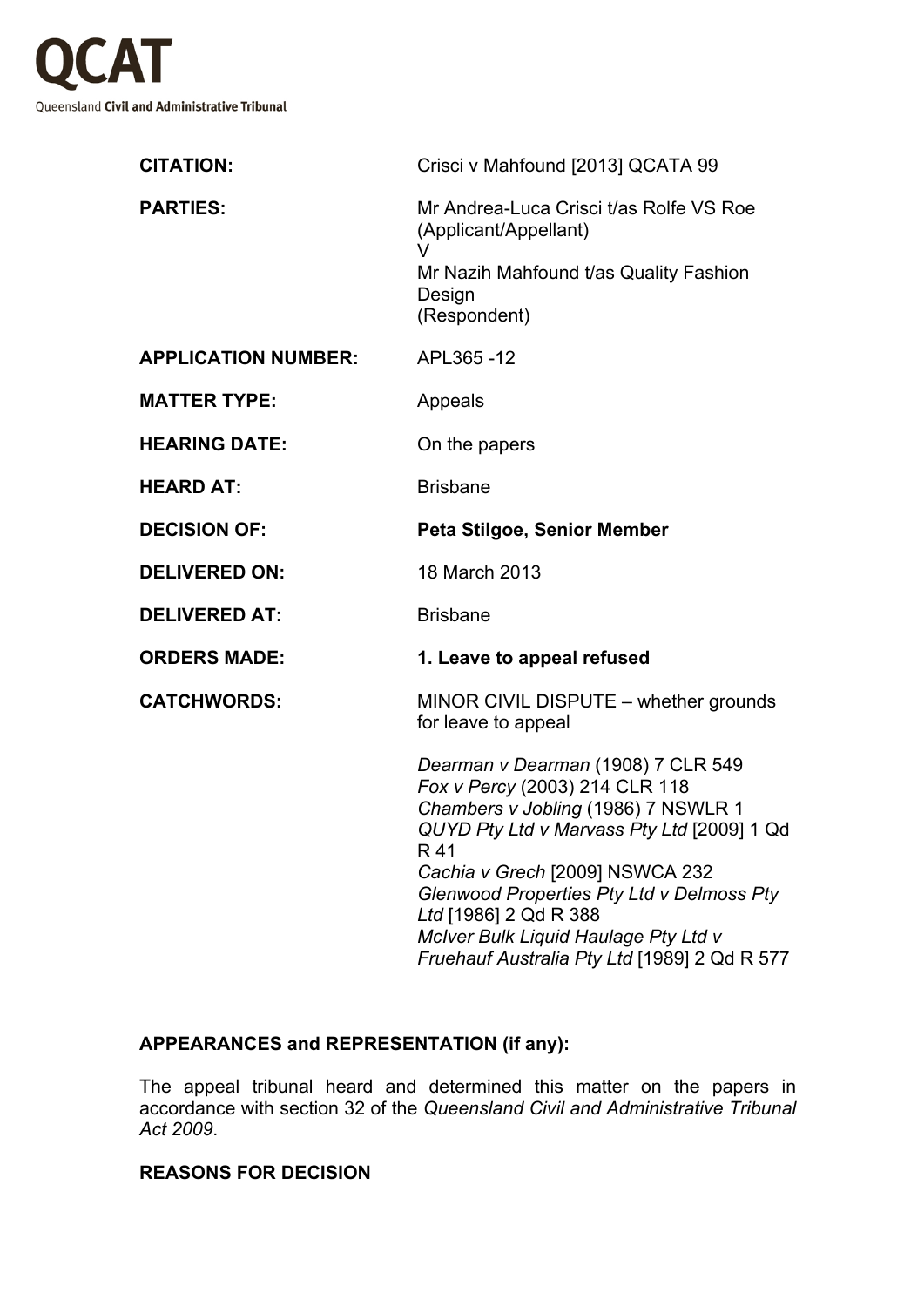- [1] Mr Crisci is a fashion designer. He asked Mr Mahfound to manufacture some sample garments for the upcoming buyer's season. Mr Mahfound did so but Mr Crisci was not happy with the result. He kept ten of thirty samples manufactured and asked Mr Mahfound for a refund and compensation. Mr Mahfound refused so Mr Crisci brought an application in the tribunal. The tribunal dismissed Mr Crisci's claim.
- [2] Mr Crisci wants to appeal that decision. He says that the learned Member did not allow him to demonstrate the full extent of the defects on every garment. He says that the learned Member did not allow him to make and complete statements during the hearing due to time restrictions and Mr and Mrs Mahfound constantly interrupting, over-talking and yelling. He says that the learned Member erred in allowing Mrs Mahfound to act as Mr Mahfound's interpreter. Finally, Mr Crisci says that the learned Member erred in determining the terms of the agreement.
- [3] Because this is an appeal from a decision of the tribunal in its minor civil disputes jurisdiction, leave is necessary. The question whether or not leave to appeal should be granted is usually addressed according to established principles. Is there a reasonably arguable case of error in the primary decision?<sup>1</sup> Is there a reasonable prospect that the applicant will obtain substantive relief?<sup>2</sup> Is leave necessary to correct a substantial injustice caused by some error?<sup>3</sup> Is there a question of general importance upon which further argument, and a decision of the appeals tribunal, would be to the public advantage?<sup>4</sup>
- [4] Mr Crisci explained the nature of the problem to the learned Member and it is clear from the transcript that the learned Member understood the nature of the complaint.<sup>5</sup> He allowed both parties to lay the samples out on the hearing room floor and explain the problems.<sup>6</sup> Mr Crisci wanted a further opportunity to explain the problems but the learned Member told him that he did not need to see it, as he understood the essence of the case.<sup>7</sup> As the learned Member observed, $8$  the quality of the work was not really the issue he had to decide. Mr Crisci was not able to go through every sample to point out the problems but I agree with the learned Member's conclusion that this exercise was not necessary.
- [5] Similarly, there is no basis to Mr Crisci's submission that he was not able to make and complete statements due to time restrictions. The hearing lasted for one hour and twenty minutes. The transcript shows that Mr Crisci spoke to the learned Member, without interruption from Mr and Mrs Mahfound for much of that time. I am satisfied that Mr Crisci had a proper opportunity to put his case to the learned Member and that he took that opportunity.

<sup>1</sup> *QUYD Pty Ltd v Marvass Pty Ltd* [2009] 1 Qd R 41.

<sup>&</sup>lt;sup>2</sup> *Cachia v Grech* [2009] NSWCA 232 at 2.<br>3 *OUVD Ptu Ltd y Manges Ptu Ltd* [2000] 1

<sup>3</sup> *QUYD Pty Ltd v Marvass Pty Ltd* [2009] 1 Qd R 41.

<sup>4</sup> *Glenwood Properties Pty Ltd v Delmoss Pty Ltd* [1986] 2 Qd R 388 at 389; *McIver Bulk Liquid Haulage Pty Ltd v Fruehauf Australia Pty Ltd* [1989] 2 Qd R 577 at 578, 580.

<sup>5</sup> Transcript page 2, lines 22-43.

<sup>6</sup> Transcript page 23.

<sup>7</sup>  $T^7$  Transcript page 38 line 36.

<sup>8</sup> *Crisci v Mahfound* [2012] QCAT 461 at [18].